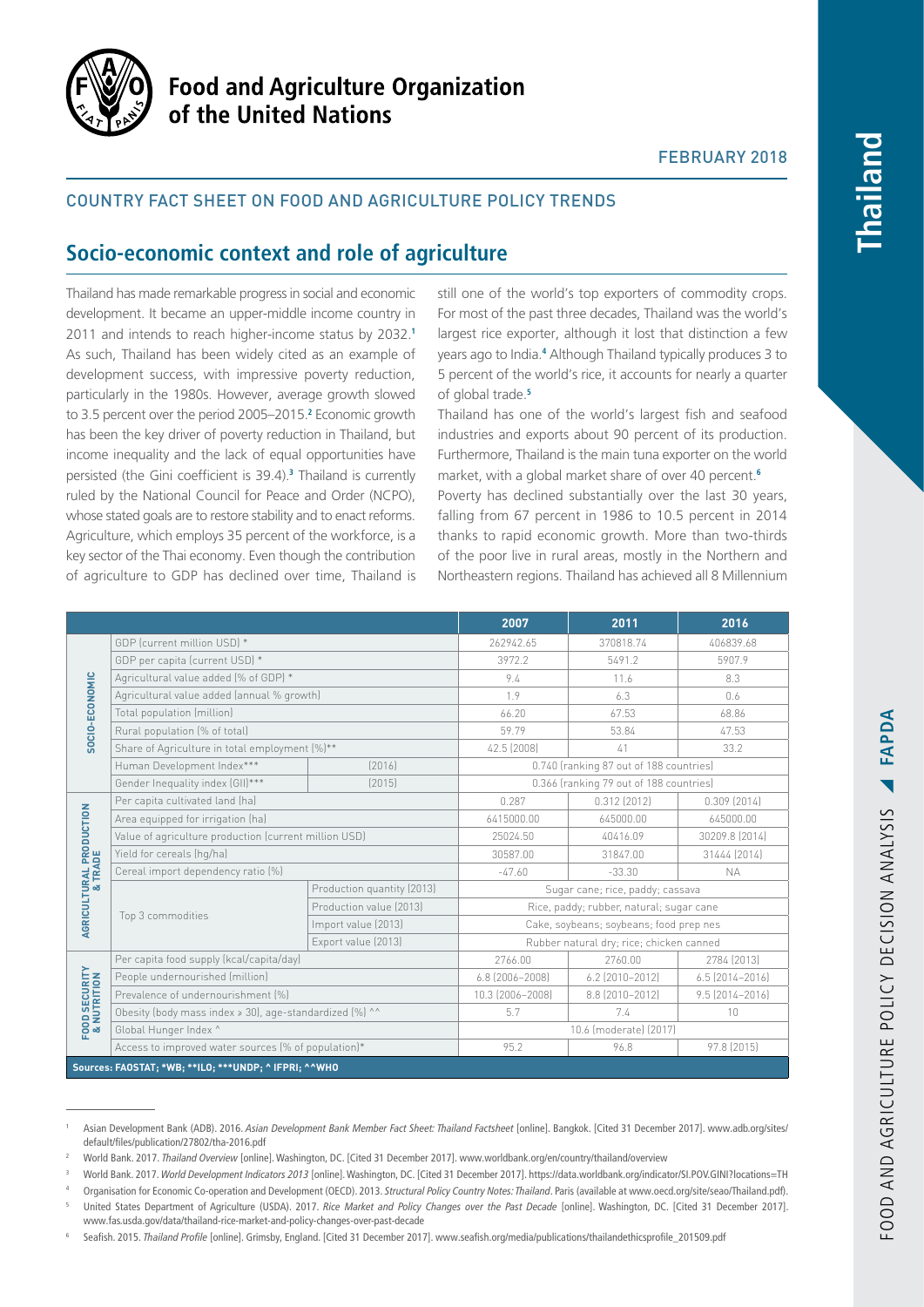Development Goals (MDGs), even surpassing some of the targets.**<sup>7</sup>** However,10.5 percent of the population still lives below the national poverty line, remaining vulnerable to falling back into poverty.**<sup>8</sup>** From 1990/92–2010/12, the prevalence of undernourishment (PoU) fell drastically from 35 percent to just 8.5 percent.**<sup>9</sup>** However, there has been an apparent reversal in trend, as the PoU for 2014–16 increased to 9.5 percent. Poverty and inequality continue to pose significant challenges, with vulnerabilities resulting from faltering economic growth, falling agricultural prices and ongoing droughts.**<sup>10</sup>**

# **1. Government objectives in agriculture, food and nutrition security**

Thailand's long-term economic aspirations are laid out in Thailand's recent **20-year strategic plan (2017–2036)**, which contains reforms dealing with economic stability, human capital, equal economic opportunities, environmental sustainability, competitiveness and effective governance. To achieve inclusive and sustainable economic growth, the Government also launched the **Thailand 4.0** strategy at the beginning of 2016. Thailand 4.0 aims to create a value-based economy founded on creativity, innovation and intellect.**<sup>11</sup>** The **12th National Economic and Social Development Plan (NESPD 2017– 2021)** will put the first five years of the 20-Year National Strategy into action and will support and align with **Thailand 4.0**. The 12th Plan aims to reduce income disparity and poverty, strengthen the Thai economy and enhance the country's competitiveness, promote natural capital and environmental quality and further boost the confidence of foreign investors in Thailand. It consists of 10 strategies for national development, which include reducing social disparities and promoting green growth, among others.**<sup>12</sup>**

Agriculture development objectives for the review period are listed in the Ministry of Agriculture and Cooperatives (MOAC)'s **Agricultural and Rural Development Plan (2012–2016), which focused on** the **Farmers Development Strategy**, **<sup>13</sup>** the **Production Development Strategy<sup>14</sup>** and the **Agricultural Resources Development and Management Strategy<sup>15</sup>** and the recently approved **Agricultural Development Plan (2017–** 2021), whose main goals are to reduce production costs, promote high quality agricultural products and increase competitiveness in the agriculture sector. In addition, the MOAC formulated a

**Roadmap** in 2015 to implement the three abovementioned strategies, envisaging six schemes for: Farmers' Markets, Drought Relief; Water Sources Development; Prevention and Suppression of Illegal Activities; Legislation and Legislative Amendment; and Large Fields.**<sup>16</sup>** The Government has recently launched the **National Organic Agriculture Development Strategy (2017–2021)** and the **Agricultural and Cooperative 20 years strategy**, with the main goal of achieving a per capita income for farmers of more than USD 13 000 per year (approximately THB 416000 per year). The guiding documents to support food security, food safety, food quality and food education in Thailand in the period under review were the **Strategic Framework for Food Management (2012–2016)** and the **Strategic Framework on Food Security (2013–2016).** These documents were the first step in integrating the cooperation work of agencies from all sectors in order to maintain national food production and consumption and attaining food security at the community level. Thailand will soon approve the **Strategic Framework for Food Management in Thailand (2017–2021)**, which aims to: produce enough food to sustain domestic demand; support access to adequate food at all times; improve food quality; reduce food waste and use food correctly; promote sustainable food production; and support the development of food security and nutrition. Regarding nutrition, the Government developed the **Nutrition Action Plan** in 2009 and the **Thailand Healthy Lifestyle Strategic Plan (2011–2020),**  which provides guidance for a healthy lifestyle and eating habits to avoid overweight, obesity, and other Non-Communicable Diseases.

# **2. Trends in key policy decisions (2007–2017)**

## **2.1 Producer-oriented policy decisions**

From an economic perspective, rice is one of the most important commodities in the agriculture sector.**<sup>17</sup>** In past years, Thailand's measures to assist rice farmers focused on price support measures and an insurance programme for rice against natural disasters and other unexpected events. The large fishery and seafood industry, which employs around two million people nationwide, has also undergone a transformation process to address illegal fishing and make the sector more sustainable.

<sup>7</sup> Government of Thailand. 2014. *National Voluntary Presentation* [online]. Bangkok. [Cited 31 December 2017]. [www.un.org/en/ecosoc/newfunct/pdf14/thailand\\_nr.pdf](http://www.un.org/en/ecosoc/newfunct/pdf14/thailand_nr.pdf)

<sup>8</sup> ADB. 2017. *Poverty in Thailand* [online]. Bangkok. [Cited 31 December 2017]. [www.adb.org/countries/thailand/poverty](https://www.adb.org/countries/thailand/poverty)

<sup>9</sup> FAO. 2017. FAOSTAT [online]. Rome. [Cited 15 October 2017].<http://www.fao.org/faostat/en>/#data/QC

<sup>&</sup>lt;sup>10</sup> World Bank. 2017. Thailand Overview [online]. Washington, DC. [Cited 31 December 2017]. <www.worldbank.org/en/country/thailand/overview>

<sup>11</sup> ADB. 2016. Asian Development Bank Member Fact Sheet: Thailand Factsheet [online]. Bangkok. [Cited 31 December 2017].<https://www.adb.org/sites/default/files/publication/27802/tha-2016.pdf> <sup>12</sup> Strategies: (1) Enhancement of human capital; (2) Ensure fairness and reduce social disparities; (3) Strengthening of Thailand's economy on a sustainable basis; (4) Green growth; (5) National stability; (6) Combat corruption and promote good governance; (7) Infrastructure and logistics development; (8) Develop science, technology, research and innovation; (9) Urban and economic

zone development; and (10) International cooperation for development.

<sup>&</sup>lt;sup>13</sup> Focus: stabilizing farmers' incomes through crop insurance programmes, supporting the National Farmers Council and encouraging young farmers.

<sup>14</sup> Focus: increasing agricultural productivity, quality, product management and food security through cost reduction, research and development and value added.

<sup>15</sup> Focus: expanding irrigated areas, developing fishery resources, soil improvement and land development.

<sup>16</sup> Institute for Global Environmental Strategies. 2017. *Thailand's Environmental Policies towards Sustainable Development Goals* [online]. Chiang Rai, Thailand. [Cited 31 December 2017]. <https://goo.gl/m9hdU8>

<sup>17</sup> World Bank. 2016. *Thailand Economic Monitor 2016*. Washington, DC (available at [http://documents.worldbank.org/curated/en/830261469638312246/Thailand-](http://documents.worldbank.org/curated/en/830261469638312246/Thailand)economic-monitor-agingsociety-and-economy-June-2016).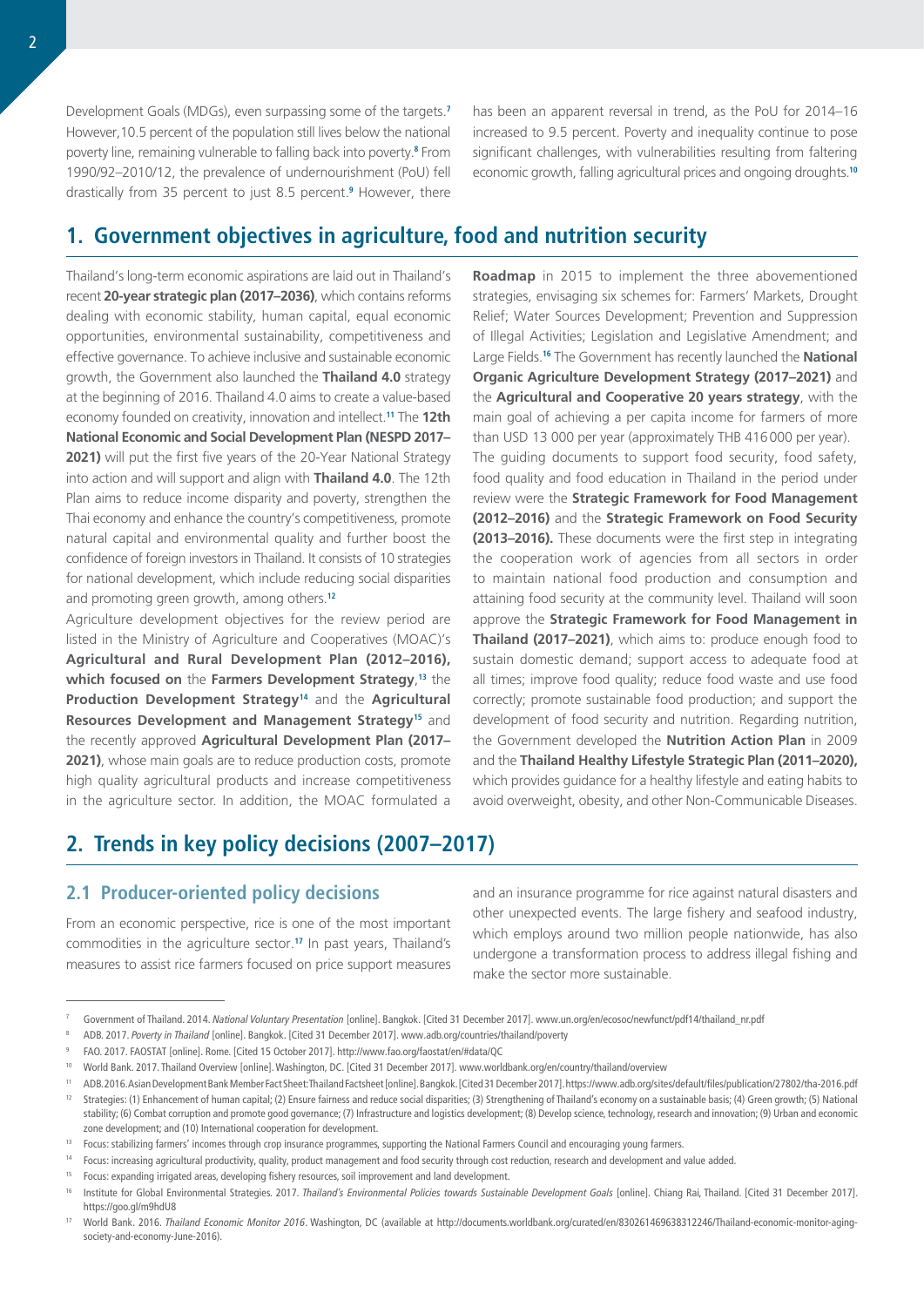#### **From domestic procurement to price support to rice farmers**

Between 1981 and mid-2014, the Thai Government's rice policy was primarily carried out through a series of rice pledging schemes, which provided price support to rice producers to prevent farmers from selling their crop when prices were low. Under these programmes, the Government lent the farmer a sum of money equivalent to the value of the pledged rice. After three months, participants could both repay the loan with interest and gain possession of their rice to sell on the open market, or forfeit their rice to the Government as full repayment of the loan. Thus, the loan rate effectively became a price floor which supported producers. These programmes were very expensive and caused the rice stock to rise considerably, which led to waste and losses as well as delays in the payments to farmers.**<sup>18</sup>** In June 2014, the new military Government abandoned the scheme as its cost grew.**<sup>19</sup>** Instead, in November 2014, an on-farm pledging programme, **Farmer Loans to Delay the Sales of Rice Paddy**, was launched targeting only fragrant and glutinous rice paddy. In late 2016, a series of rice pledging programmes were issued to prevent falling farm-gate prices of fragrant rice, white rice and glutinous rice. However, in the current scheme the pledged target is limited and intervention prices are lower than market prices.**<sup>20</sup>**

## **Scaling up insurance for rice farmers**

Thailand is working to encourage farmers to insure their crops.**<sup>21</sup>** In 2010, following a pilot study,**<sup>22</sup>** the state-owned Bank for Agriculture and Agricultural Cooperatives (BAAC) and the Japan Bank for International Cooperation (JBIC), in cooperation with Sompo Japan, a prominent insurance company, developed weather index insurance for Thailand. In 2014, the Government introduced a new rice insurance scheme in which BAAC took the role of channel distributor to endorse the product and provide the financial incentives. Rice insurance buyers pay a fee of THB 90 per rai (0.16 ha), excluding tax and duty. The Government waives THB 54 per rai for farmers who are non-BAAC customers, while BAAC clients are exempted from insurance fees. In 2014, only 800000 rai (128 hectares) were insured. However, in the 2016–17 harvest season, around 44 percent – 26 million rai (4.16 million hectares) of paddy fields are covered.**<sup>23</sup>** In July 2017 the Government increased the guaranteed compensation per rai to THB 1260 (USD 37.07) from THB 1111 (USD 32.69) offered in 2016 and a reduction of the insurance premium per rai to THB 97.37 (USD 2.86) from

THB 107.42 (USD 3.16) for smallholders.**<sup>24</sup>** The Government is considering making insurance compulsory – in the long run, this will help expand the programme in a sustainable way.**<sup>25</sup>**



Farmers of the plains of northern Thailand transplanting upland rice seedlings.

### **Combatting illegal fishing**

The Government has moved towards a more sustainable and environmentally-friendly fisheries industry, including implementing measures against illegal, unreported, and unregulated fishing (IUU fishing). However, in April 2015, the European Commission issued a "yellow card" (an official warning) to the MOAC for not taking sufficient measures in the international fight against IUU and illegal labour and for rights abuses in the sector.**<sup>26</sup>** In response, in 2015, the MOAC established a regulation against trafficking and a **Roadmap for Eliminating IUU Fishing**, which consists of 6 action plans: Fishing vessel registration and fishing licensing; monitoring, control and surveillance (MCS); a Vessel Monitoring System (VMS); a traceability system; a new Fisheries Act; and a National Plan of Action to prevent, deter and eliminate IUU fishing, both in Thai waters and elsewhere. The new **Fisheries Act (2015)** introduced sanctions of up to THB 30 million (USD 904.44) to deter illegal fisheries.**<sup>27</sup>** As of February 2016, 28 Port-In Port Out Control Centers (PiPo) have been established. The PiPo Centers have so far inspected 25 476 fishing vessels and 474 334 seamen. An E-license system for fishing licensing registration has been developed. Moreover, Vessel Monitoring Systems have been installed in 93.7 percent of the 2 216 fishing vessels.**<sup>28</sup>** The Government's next step will be an amendment to the Act to align more closely with international standards for combating IUU fishing.**<sup>29</sup>**

<sup>&</sup>lt;sup>18</sup> USDA. 2014. Thailand Grain and Feed Update – November 2014 [online]. Washington, DC. [Cited 31 December 2017]. [https://gain.fas.usda.gov/Recent%20GAIN%20Publications/Grain%20](https://gain.fas.usda.gov/Recent GAIN Publications/Grain and Feed Update_Bangkok_Thailand_12-4-2014.pdf) [and%20Feed%20Update\\_Bangkok\\_Thailand\\_12-4-2014.pdf](https://gain.fas.usda.gov/Recent GAIN Publications/Grain and Feed Update_Bangkok_Thailand_12-4-2014.pdf)

<span id="page-2-0"></span><sup>19</sup> OECD & FAO. 2017. *OECD-FAO Agricultural Outlook 2017–2026*. OECD Publishing, Paris (available at [www.fao.org/3/a-i7465e.pdf\)](http://www.fao.org/3/a-i7465e.pdf).

<sup>20</sup> USDA. 2017. *Rice Market and Policy Changes over the Past Decade* [online].Washington, DC. [Cited 31 December 2017].<https://goo.gl/jTHKzM>

<sup>21</sup> Oxford Business Group. 2016. *The report: Thailand 2016.* London (available at [https://oxfordbusinessgroup.com/thailand-](https://oxford businessgroup.com/thailand)2016)

 $^{22}$  The Japan Bank for International Cooperation (JBIC) and the World Bank piloted a weather index insurance scheme for rice in one province and extended this to 17 provinces in 2014, but with limited success.

<sup>23</sup> Asia Insurance Review. 2016. *News release* [online]. Singapore. [Cited 31 December 2017]. http:/[/www3.asiainsurancereview.com/News/View-](http://www3.asiainsurancereview.com/News/View)NewsLetter-Article?id=37057&Type=eDaily

<sup>24</sup> Malaysia Rice. 2017. *Thailand's government approves rice insurance scheme* [online]. Kedah Darul Aman, Malaysia. [Cited 31 December 2017].<https://goo.gl/ACWkRV>

<sup>25</sup> Thai PBS. 2016. *Government mulls compulsory insurance on rice crops* [online]. Bangkok. [Cited 31 December 2017].<http://englishnews.thaipbs.or.th/government>-mulls-compulsory-insurance-rice-crops

[<sup>26</sup>](http://englishnews.thaipbs.or.th/government-mulls-compulsory-insurance-rice-crops/26) The Guardian. 2017. *Thailand accused of failing to stamp out murder and slavery in fishing industry* [online]. London. [Cited 31 December 2017].<https://goo.gl/62LMx7>

<sup>27</sup> Frozenfoodsbiz. 2015. *Thailand issues detailed roadmap to combat IUU Fishing* [online]. [Cited 31 December 2017]. [www.frozenfoodsbiz.com/new/index.php/frozen-food2/item/352-](http://www.frozenfoodsbiz.com/new/index.php/frozen-food2/item/352)thailandissues-detailed-roadmap-to-combat-iuu-fishing

<sup>28</sup> Thai Ministry of Foreign Affairs. 2016. *Press release: Thailand's Progress in Combating IUU Fishing* [online]. [Cited 31 December 2017]. <https://goo.gl/eHg7kU>

<sup>29</sup> World Trade Organization (WTO). 2015. *Trade policy review* [online]. Geneva. [Cited 31 December 2017]. [www.wto.org/english/tratop\\_e/tpr\\_e/tp426\\_e.htm](https://www.wto.org/english/tratop_e/tpr_e/tp426_e.htm)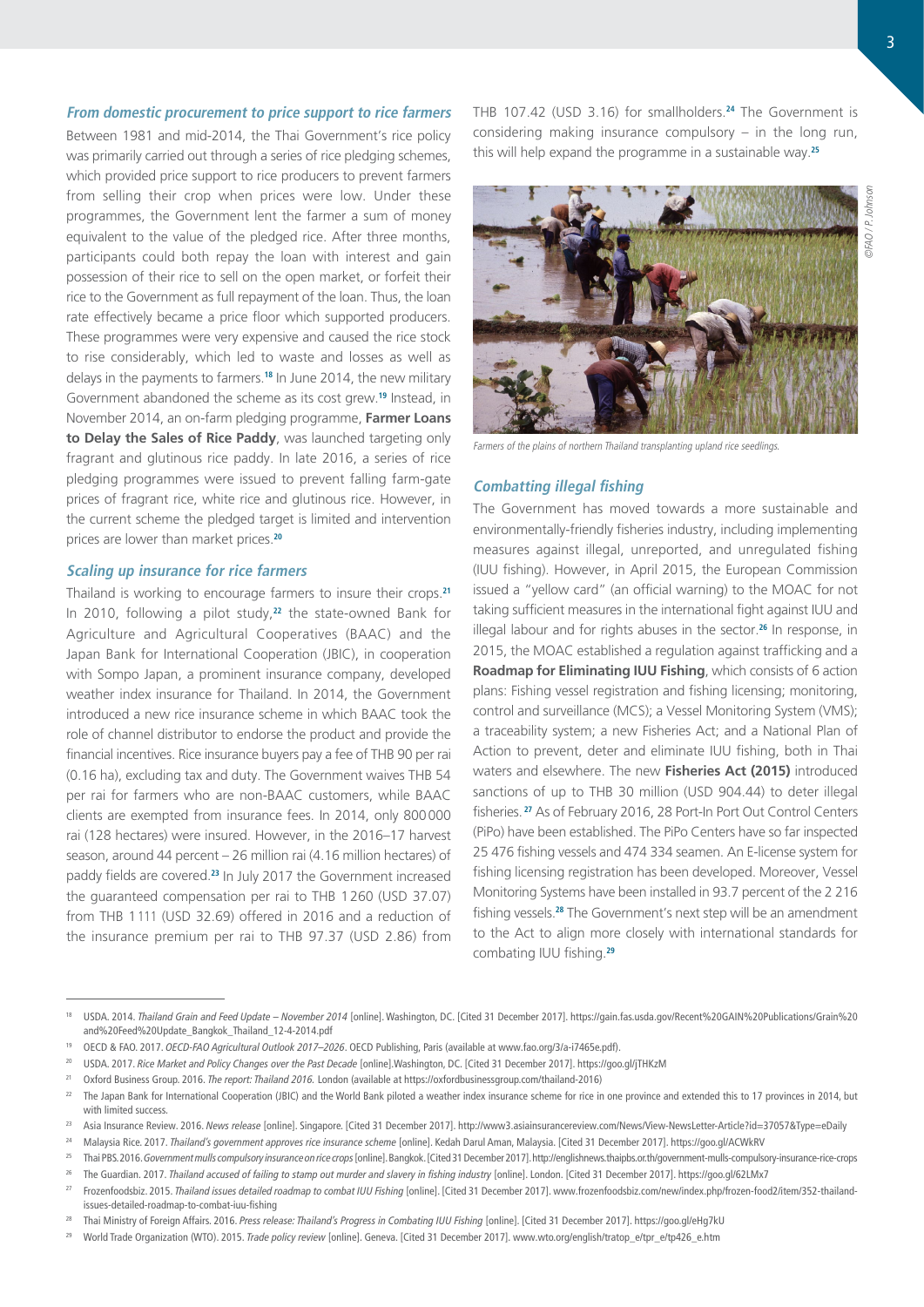There have been some impressive improvements in many areas of social assistance in Thailand in recent years. Social development achievements include universal health coverage since 2001 and pension cover for almost the entire population, while other forms of social security, such as cash transfers to the poor, have been extended and improved. Food safety is also improving and, thanks to changes in food labelling, good nutrition is being promoted.

### **Expanding social pensions**

Together with China, Thailand already has the highest share of elderly people of any developing country in East Asia and the Pacific.**<sup>30</sup>** Until recently, Thailand's pension system included several contributory schemes for public workers, private sector employees and informal economy workers. However, only 20 percent of older persons had access to some level of protection. In order to expand the coverage, in April 2008, the Government implemented the old-age non-contributory universal scheme as part of its stimulus package to mitigate the global economic crisis and accelerate recovery.**<sup>31</sup>** In 2009, the Elderly Act was amended to include the universal old-age allowance in national legislation. As a result, coverage expanded remarkably.**<sup>32</sup>** The allowance was designed at the national level, but was implemented through local authorities who are responsible for selecting beneficiaries and paying benefits. Registration takes place once each year. Payments are then either collected in person at the local authority's office or deposited directly into a bank account. Even though the benefit levels have increased steadily over time, the pension still does not provide sufficient income (i.e. it is below the nationally defined poverty line).**<sup>33</sup>** Informal workers can access additional income by means of voluntary schemes, such as the National Savings Fund, which was established in 2015.**<sup>34</sup>**

#### **Reintroducing cash grants to reduce poverty**

In Thailand, around seven million people (more than 10 percent of the population) live below the national poverty line.**<sup>35</sup>** The Government is making an effort to reduce this number through its **Welfare Registration Programme**, an initiative to strengthen the Thai social assistance system launched in 2016 and to improve the targeting of previous programmes. People who earn less than THB 30 000 (USD 904) will be given THB 3 000 (USD 90.44) annually before the end of the year, while those who earn up to THB 100 000 (USD 3 014.8) will receive THB 1 500 (USD 45.07). This programme targeted 5.8 million people in 2016 and will be backed-up by measures such as free public transport to help some

of the poorest people. Rice farmers, who instead benefit from the rice support programme cannot participate.**<sup>36</sup>** This is not the first attempt by a Thai Government to create a database of vulnerable households. The difference with the other previous attempts is that, this time, there is a combination of political motivations on the part of the Thai junta government and the expertise of the Finance Ministry.



A Street vendor selling cooked food on the streets of Bangkok.

#### **Increasing food safety**

Thailand started promoting food safety and consumer protection in the last century. Nutrition labels on foods were introduced following the first International Conference on Nutrition (1992) and have been evolving ever since. Since 2000, flavour enhancers and food sweeteners must be indicated on the label.**<sup>37</sup>** Since 2014, food additives have had to specify the International Numbering System (INS) code and labelling of pre-packaged foods has been mandatory (except for fresh, kiosk and wholesale catering foods).**<sup>38</sup>** In December 2016, the effective period for using old labels on pre-packed foods ended and compliance with the new rules is now mandatory. Allergen information labels were also required for the first time. In 2011, the Guideline Daily Amounts (GDA) label for certain ready-to-eat food products was announced by the Thai Food and Drug Administration (FDA). This information was introduced to help consumers understand nutrition better and to support better consumer nutrition and health. The FDA designed labels for foods containing high levels of sugar, fat and salt. Initially, five groups of snack foods were selected: potato chips, popcorn, rice crisps or extruded snacks, crackers and wafers. However, in one year, about 75 percent of snack foods quickly developed their

<sup>37</sup> Royal Thai Government Gazette. 1979b, 1985, 2000, 2014.

The old-age allowance targeted the "underprivileged elderly", defined as persons of at least 60 years of age with insufficient income to meet necessary expenses or who are unable to work, those who have been abandoned or have no caregivers.

<sup>&</sup>lt;sup>32</sup> International Labor Organization (ILO). 2016. *Improving the lives of older persons through universal social pensions – Thailand* [online]. Geneva. [Cited 31 December 2017]. [www.social](http://www.social-protection.org/gimi/gess/RessourcePDF.action?ressource.ressourceId=54115)[protection.org/gimi/gess/RessourcePDF.action?ressource.ressourceId=54115](http://www.social-protection.org/gimi/gess/RessourcePDF.action?ressource.ressourceId=54115)

ILO. 2015. Universal Social Protection. Universal pensions in Thailand [online]. Geneva. [Cited 31 December 2017]. [www.social-protection.org/gimi/gess/RessourcePDF.action?ressource.](http://www.social-protection.org/gimi/gess/RessourcePDF.action?ressource.ressourceId=53962) [ressourceId=53962](http://www.social-protection.org/gimi/gess/RessourcePDF.action?ressource.ressourceId=53962)

<sup>34</sup> International Monetary Fund (IMF). 2016. *Thailand, selected issues*. Washington, DC (available at [https://goo.gl/RGK4JJ\)](https://goo.gl/RGK4JJ).

<sup>35</sup> World Bank. 2017. *World Bank* [online]. Washington, DC. [Cited 30 September 2017]. [www.worldbank.org/en/country/thailand/overview](http://www.worldbank.org/en/country/thailand/overview)

Konbini. 2016. Thailand Are Giving Cash To Low-Income Families To Help Fix Their Economy [online]. New York, USA. [Cited 31 December 2017]. <https://goo.gl/NhnxdB>

<sup>38</sup> Royal Thai Government Gazette. 2014. Notification No. 367.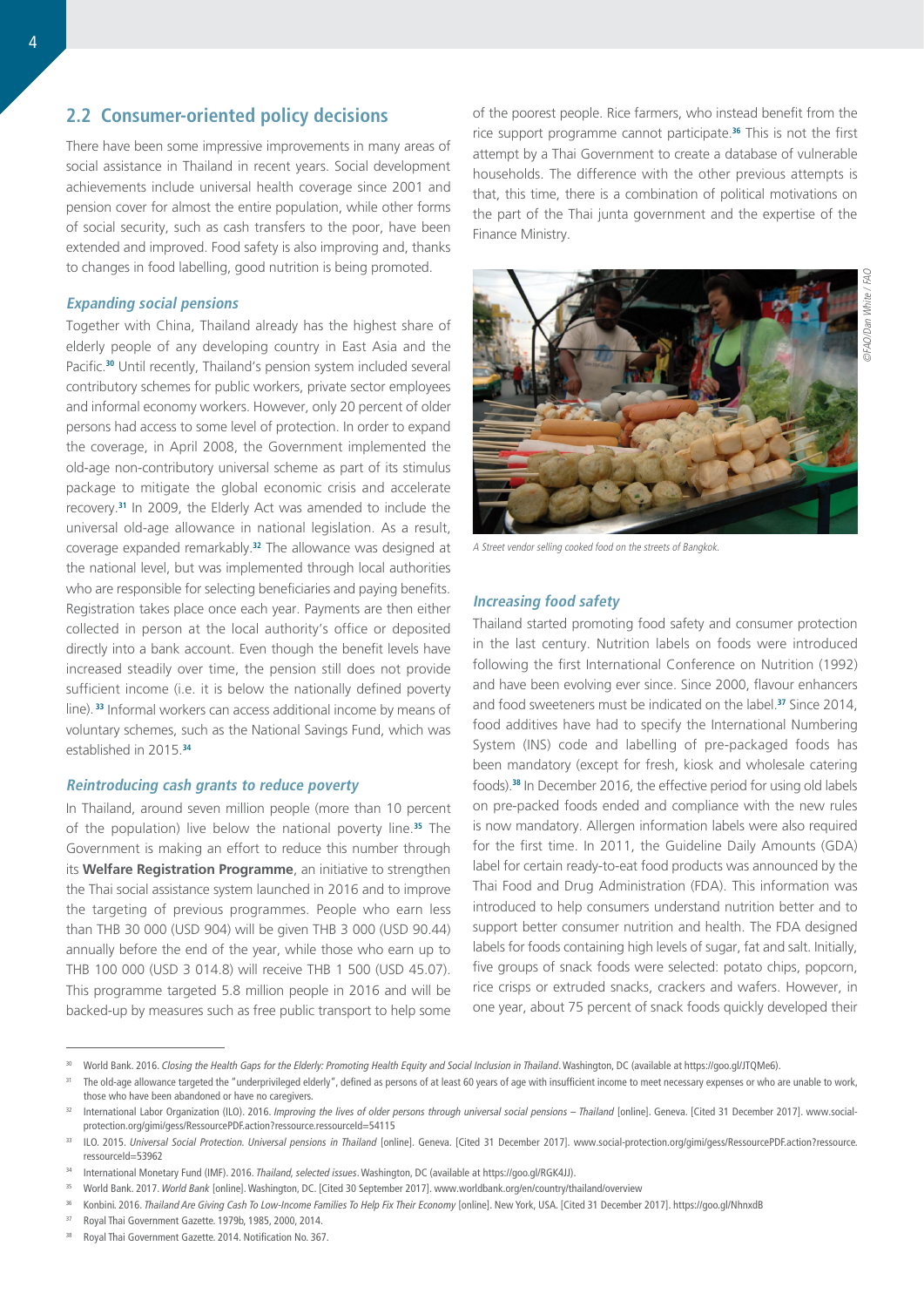own GDA labels.**<sup>39</sup>** In 2016, Notification No. 374 of the Ministry of Public Health expanded the scope to include fish snacks, chocolate in all its forms, bakery products, semi-processed foods and readyto-eat meals.

## **2.3 Trade- and market-oriented policy decisions**

Thailand's naturally fertile land, combined with its increasingly well-developed infrastructure, serves as a strong foundation for propelling both small-scale farmers and larger agriculture companies into the forefront of global agri-business, with the country ranking among the world leaders in the exportation of rice, seafood, rubber and sugar.**<sup>40</sup>** Given Thailand's positive trade balance of 14.73 percent of GDP in 2016, the export sector has made a significant contribution to the country's continuous growth.**<sup>41</sup>**

### **Changes in import tariffs on wheat and derivatives**

The tariff on imported wheat has been zero since September 2007. Meanwhile, the tariff applied to wheat flour is 5 percent, subject to a minimum of THB 0.50 per kilogram, except for members of the Association of Southeast Asian Nations (ASEAN) Free Trade Agreement and the ASEAN–Australia–New Zealand Free Trade Agreement for which wheat flour has been duty free since January 2010 as long as 40 percent of the content originates from the exporting country. Wheat flour imports from Vietnam have been duty free since the end of 2015 under the ASEAN Economic Community. The Government imposed new import restrictions on feed wheat in 2017 in order to protect domestic corn growers from cheaper feed substitutes. As of 19 January 2017, the new feed wheat import regulations require import permits for the importation of feed wheat. To secure a feed wheat import permit, the importer must demonstrate a 3 to 1 domestic corn absorption rate (i.e. to import a ton of feed wheat a mill must use 3 metric tons of domestic corn).**<sup>42</sup>**

### **Increasing rice export quality**

Although Thailand produces about 4 percent of global rice output, a large amount of land suitable for growing rice, desirable rice strains and well-developed infrastructure have placed the country at the forefront of the international rice trade. Rising demand for

Thai organic goods in both local and export markets has prompted the Government to encourage a range of organic farming practices. Organic rice, such as high-grade Thai Jasmine rice and, in particular, the prestigious Hom Mali variety preferred by Asian and North American consumers, commands the highest prices. In 2017, Thailand launched a new programme to promote organic agriculture and encourage a shift from commercial varieties to organic strains.**<sup>43</sup>** Farmers who sign up for the scheme can receive financial support to buy organic seeds and will also be entitled to subsidies of THB 2 000 (USD 56.30) for every rai (0.16 ha) of land they cultivate for the first year, THB 3 000 (USD 84.50) per rai for the second and THB 4 000 (USD 112.70) for the third. The Government hopes that up to 400 000 farmers will take part in the scheme over the next four years, and that another 600 000 rai (96 000 ha) of organic crops will be cultivated.

#### **Reforms in the sugar regime**

Thailand is the second sugar exporter in the world, after Brazil. The Thai sugar industry is highly competitive both domestically and in the world market due to its low production costs, low transportation costs given its proximity to Asian markets (especially Indonesia and China, where demand is increasing), and thanks to a package of support measure to sugarcane farmers, the most important of which is the price support policy.**<sup>44</sup>** These measures have led to sugar cane production doubling between 2007 and 2015. In March 2016, Brazil lodged a complaint with the World Trade Organization (WTO) concerning Thailand's support policies, claiming that it had caused a lowering of global sugar prices. Following this complaint, in October 2016, the Cabinet approved a restructuring plan for the cane and sugar industry whereby the government would eliminate the sugarcane price support program, domestic sugar price controls and the sugar sale administration. If implemented, from MY2017/18 cane growers will no longer receive domestic price subsidies and direct payments. Additionally, the current price controls which establish domestic sugar prices will be eliminated. However, exports are still expected to grow in MY2017/18 due to the growing global economy and Thailand's favoured access to ASEAN markets the under the ASEAN Economic Community (AEC) Free Trade Agreement which came into effect on December 31, 2015.**<sup>45</sup>**

# **3. Challenges**

Despite Thailand's impressive performance in poverty reduction, a number of challenges threaten food security. Several reports have identified: the need to increase farmers' resilience against climate change; the importance of increasing agricultural productivity

and competitiveness; and the growing need to prepare the Thai economy, especially by enhancing social services, for the next big structural change – the rapidly aging population.

<sup>39</sup> Rimpekool, W., Seubsman, S., Banwell, C., Kirk, M., Yiengprugsawan, V. & Sleigh, A. 2015. Food and nutrition labelling in Thailand: a long march from subsistence producers to international traders. *Food Policy*, 56: 59–66.

<sup>40</sup> Oxford Business Group. 2016. *Thailand's agricultural exports strongly placed* [online]. London. [Cited 31 December 2017].<https://goo.gl/11fkdk>

<sup>41</sup> World Bank. 2017. *Thailand Trade at a Glance: Most Recent Values* [online]. Washington. [Cited 30 October 2017]. <https://wits.worldbank.org/CountrySnapshot/en/THA>

<sup>42</sup> USDA. 2017. *Thailand – Grain and Feed Annual – 2017* [online]. Washington, DC. [Cited 31 December 2017]. [https://gain.fas.usda.gov/Recent%20GAIN%20Publications/Grain%20and%20](https://gain.fas.usda.gov/Recent GAIN Publications/Grain and Feed Annual_Bangkok_Thailand_3-16-2017.pdf) [Feed%20Annual\\_Bangkok\\_Thailand\\_3-16-2017.pdf](https://gain.fas.usda.gov/Recent GAIN Publications/Grain and Feed Annual_Bangkok_Thailand_3-16-2017.pdf)

<sup>43</sup> Oxford Business Group. 2017. Economic news [online]. London. [Cited 31 December 2017].<https://goo.gl/A5V347>

<sup>44</sup> KBank of Ayudhya Publich Company Limited. 2016. Thailand Industry Outlook 2016–18. Sugar Industry Thailand [online]. Bangkok. [Cited 31 December 2017]. [www.krungsri.com/bank/](https://www.krungsri.com/bank/getmedia/d81281c6-531f-48a0-8801-8f15c6402347/IO_Sugar_2016_EN.aspx) [getmedia/d81281c6-531f-48a0-8801-8f15c6402347/IO\\_Sugar\\_2016\\_EN.aspx](https://www.krungsri.com/bank/getmedia/d81281c6-531f-48a0-8801-8f15c6402347/IO_Sugar_2016_EN.aspx)

<sup>45</sup> USDA. 2017. *Thailand – Sugar Annual – 2017* [online]. Washington, DC. [Cited 31 December 2017]. [https://gain.fas.usda.gov/Recent%20GAIN%20Publications/Sugar%20Annual\\_Bangkok\\_](https://gain.fas.usda.gov/Recent%20GAIN%20Publications/Sugar%20Annual_Bangkok_Thailand_4-12-2017.pdf) [Thailand\\_4-12-2017.pdf](https://gain.fas.usda.gov/Recent%20GAIN%20Publications/Sugar%20Annual_Bangkok_Thailand_4-12-2017.pdf)